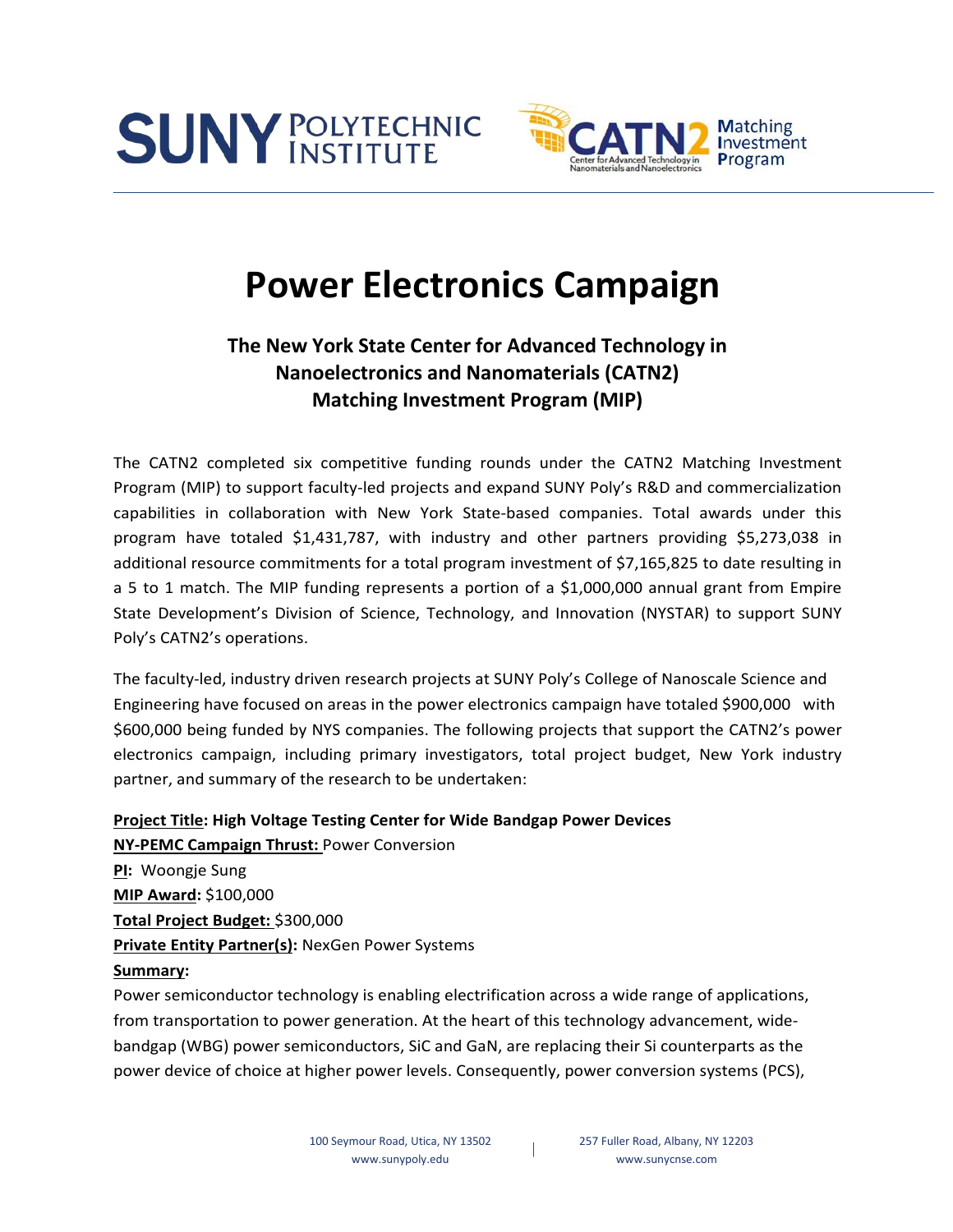within the transportation sector, for example, benefit from power electronics composed of packaged WBG devices, such as SiC JBS diodes and MOSFETs or GaN HEMTs.

Through the purchase and installation of a semiautomatic 6-wafer probe station this project will establish a much needed high voltage testing center (HVTC) that will not only support SUNY Poly research projects, but also projects of New York Power Electronic Manufacturing Consortium (NY-PEMC) and other industrial partners including Syracuse, NY **NexGen Power Systems**.

**Impact:** The to be established HVTC will become a revenue generating center by providing testing services to universities and industry by expanding the voltage range for testing. Improve ability to win grant awards.

## **Project Title: Discrete Power Packaging and Dynamic Characterization of WBG Power Devices Using Advanced Packaging Materials**

**NY-PEMC Campaign Thrust:** Power Packaging **PI:** Adam Morgan with Woongje Sung **MIP Award:** \$100,000 **Total Project Budget:** \$300,000 **Private Entity Partner(s):** Indium Corporation

## **Summary:**

Power semiconductor technology is enabling electrification across a wide range of applications, from transportation to power generation. At the heart of this technology advancement, widebandgap (WBG) power semiconductors, SiC and GaN, are replacing their Si counterparts as the power device of choice at higher power levels. Consequently, power conversion systems (PCS), within the transportation sector, for example, benefit from power electronics composed of packaged WBG devices, such as SiC JBS diodes and MOSFETs or GaN HEMTs.

In order for WBG-based power electronics to harness the full power conversion capability of the WBG semi, in terms of operating temperatures and system voltages, the surrounding packaging materials and power electronic components also must be rated for the same, if not higher, operating conditions. In collaboration with Indium Corp., this project will address the critical missing RD&D capability at SUNY Poly by developing (1) WBG power packaging design and fabrication processes, (2) HV double-pulse test (DPT) setup, and (3) power cycling test setup, where the RD&D flow for WBG power devices and power packaging.

## **Impact:**

- Provide discrete device packaging capability/partnership within SUNY Poly ecosystem that enables full power testing of WBG devices needed for complete RD&D of the technology
- Establishes a power electronics test platform for other researchers at SUNY Poly, Indium, other institutions andcompanies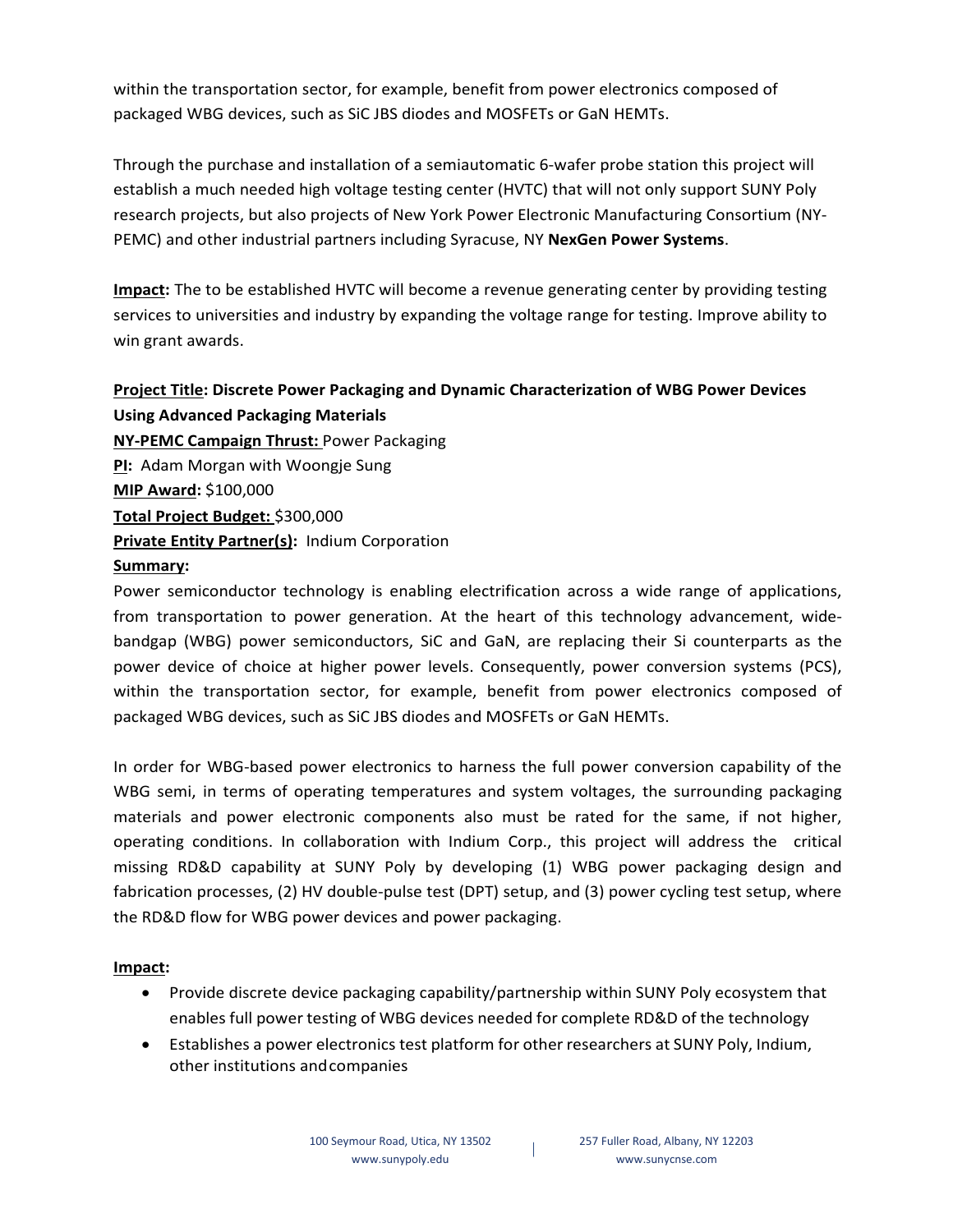- Allows sharing/comparing of test data between SUNY Poly, Indium and other institutions or companies that accelerates development and commercialization of WBG devices and packaging materials to meet growing power electronics demand and could result in new revenue stream
- Develops novel advanced power packaging to meet the requirements of the nextgeneration of WBG devices

## **Project title: High Voltage & High Temperature Reliability and Ruggedness Assessment System for Wide Bandgap Power Devices**

**NY-PEMC Campaign Thrust:** Power Switching **Principal Investigator (PI):** Seung Yup Jang (PI), Woongje Sung (Co-PI) **Private Entity Partner:** NoMIS Power Group **MIP Award:** \$100,000 **Total Project Budget:** \$300,000

## **Summary:**

Power semiconductor technology is enabling electrification across a wide range of applications, from transportation to power generation. At the heart of this technology advancement, widebandgap (WBG) power semiconductors, SiC and GaN, are replacing their Si counterparts as the power device of choice at higher power levels. Consequently, power conversion systems (PCS), within the transportation sector, for example, benefit from power electronics composed of packaged WBG devices, such as SiC JBS diodes and MOSFETs or GaN HEMTs.

The goal of this project is to develop the missing capability to evaluate the reliability and ruggedness of wide-bandgap (WBG) power devices, such as Silicon Carbide (SiC) and Gallium Nitride (GaN), at high voltage and high temperature. This project builds on the capabilities developed under two previous CATN2 MIP projects which enabled SUNY Poly to build a system that includes WBG power device design, high voltage measurements, dynamic switching measurements, and packaging capabilities. To further advance the device/manufacturing technology and commercialize power devices on SiC and GaN, reliability and ruggedness assessments are very important to designers and users of these WBG power devices. Through this project, SUNY Poly can build an extension of the current system to include reliability and ruggedness evaluation, facilitating a comprehensive RD&D environment.

**Impact:** The funds for this project will be used to build an extension of the current high voltage test system to include reliability and ruggedness evaluation. This project will have the following nontechnical impacts:

- Establishes an HV&HT reliability and ruggedness test platform for other researchers at SUNY Poly, NoMIS, other institutions and companies
- Allows sharing/comparing of test data between SUNY Poly, NoMIS, and other institutions or companies that accelerates development and commercialization of WBG power devices and to meet the growing power electronics demand

## **Project title: Determination of Failure Modes of MEMS Contacts and Development of Techniques to Mitigate these Failures**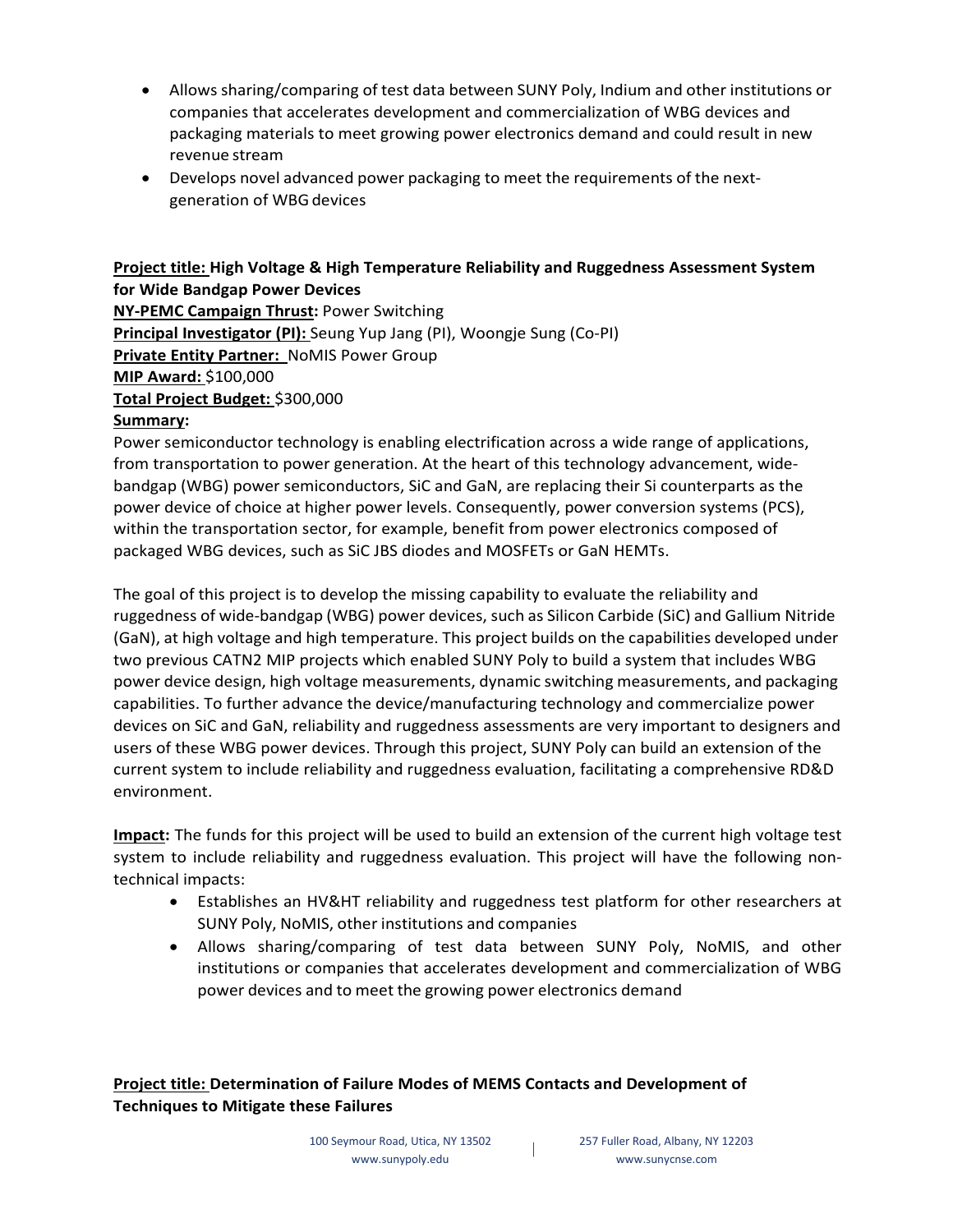## **NY-PEMC Campaign Thrust:** Power Switching **Principal Investigator (PI): Carl Ventrice Private Entity Partner:** Menlo Microsystems **MIP Award:** \$70,505 **Total Project Budget:** \$235,105 **Summary:**

Power semiconductor technology is enabling electrification across a wide range of applications, from transportation to power generation. At the heart of this technology advancement, widebandgap (WBG) power semiconductors, SiC and GaN, are replacing their Si counterparts as the power device of choice at higher power levels. Consequently, power conversion systems (PCS), within the transportation sector, for example, benefit from power electronics composed of packaged WBG devices, such as SiC JBS diodes and MOSFETs or GaN HEMTs.

Industrial partner Menlo Microsystems is reimagining one of the most fundamental building blocks of electronic systems – the electronic switch. Menlo is developing the core technology around fused silica based substrate fabrication, metal MEMS and hermetic through glass vias (TGV) and beginning the early phases of product commercialization of its MEMS based switch products. To continue the technology's advancement to higher power levels, the various reliability and failure mechanisms must be thoroughly understood and quantified. *The goal of this collaboration is to characterize the behavior of a ruthenium-based film with a grown ruthenium oxide top layer across various environments and temperatures to assess the stability of the Ru/RuO2 layers. This bi-layer material stack serves as the electrical contact for the switch, which experiences electrical, mechanical and environmental failuremechanisms.*

**Impact:** The setup for the Menlo measurements will be used for TEL and other potential clients resulting in revenue to sustain academic research capabilities. The learning that the PI and the company supported grad student receive during the project will be leveraged for new projects by the PI and serve as workforce development for the grad student. This project will also result in the development of new techniques for testing and machining parts that will be used for this and other projects.

**Project Title: Acquisition of a Photoluminescence Mapping Confocal Microscope with Submicron Resolution: from Scientific Discovery to Wafer Inspection NY-PEMC Campaign Thrust:** Power conversion **Principal Investigator (PI):** Shadi Shahedipour-Sandvik **Private Entity Partner(s):** Applied Materials **MIP Award:** \$75,000 **Total Project Budget:** \$669,000 **Summary:**

Power semiconductor technology is enabling electrification across a wide range of applications, from transportation to power generation. At the heart of this technology advancement, widebandgap (WBG) power semiconductors, SiC and GaN, are replacing their Si counterparts as the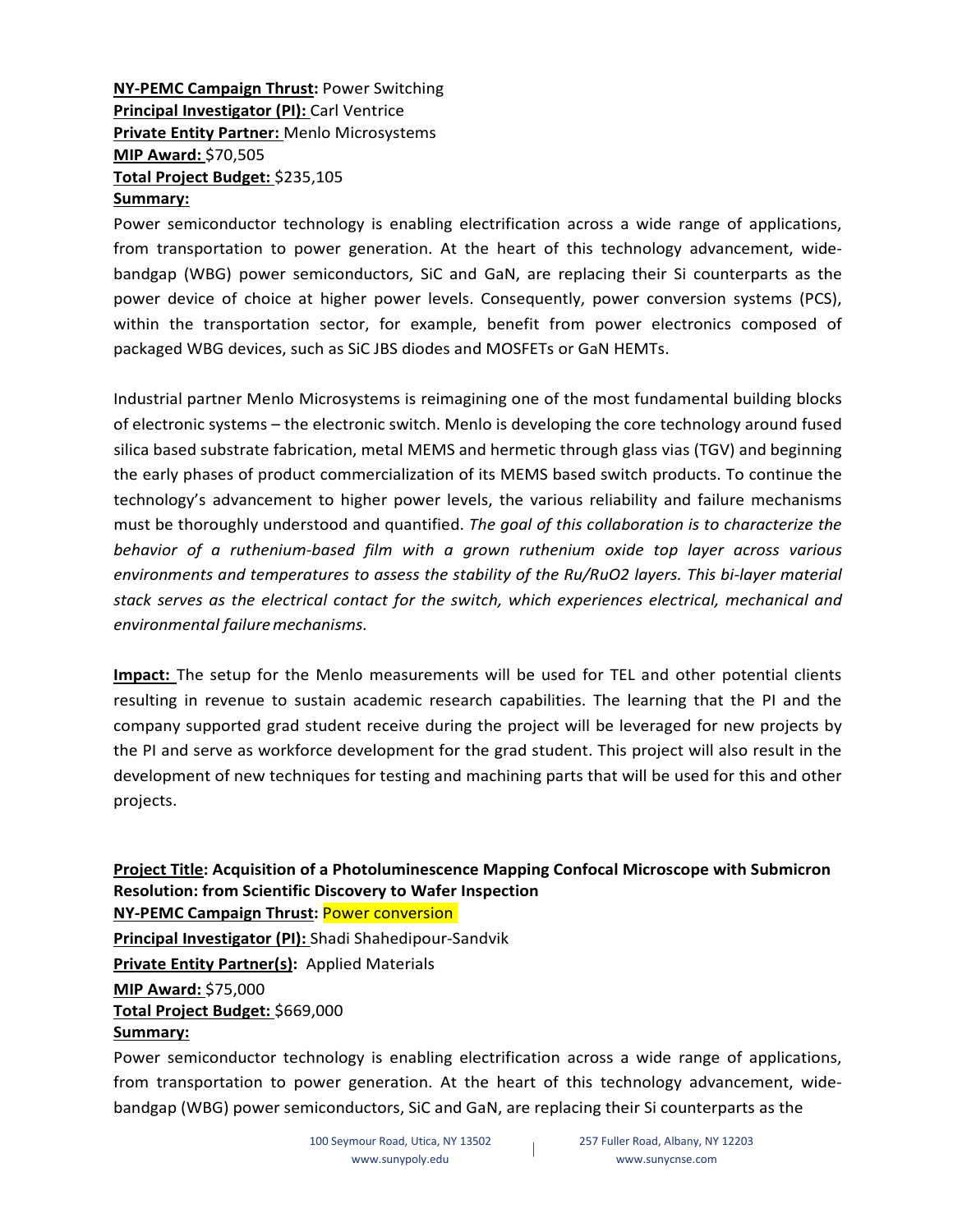power device of choice at higher power levels. Consequently, power conversion systems (PCS), within the transportation sector, for example, benefit from power electronics composed of packaged WBG devices, such as SiC JBS diodes and MOSFETs or GaN HEMTs.

Wide-bandgap materials and in particular the III-Nitride family of materials continue to play a major role in realization of electronic, optoelectronic and sensing devices for applications requiring high performance in conditions of high power/high frequency/high radiation/high temperature (e.g. space power electronics) such as in Electric Vehicles and Hybrid Electric Vehicles (EV/HEV). The EV/HEV market is one of the fastest growing sectors in the automotive segment due to the goal of replacing hydrocarbon fuel-based transportation systems and reduce CO2 emissions. Being able to measure the variation in optical activity of dopants and/or activation efficiency across the wafer is critical and can be visualized using photoluminescence mapping by identifying areas of exciton/UV luminescence and areas of defect luminescence. Acquiring a Photoluminescence Mapping Confocal Microscope will permit a deeper understanding of incorporation and activation of this potential dopants, amongst others, allowing for greater relevance to the multi-billion dollar EV/HEV market.

**Impact:** Collaboration with several other SUNY Poly faculty will enable expansion of the use of the microscope beyond the PI's immediate projects. A sub-micron PL mapping characterization capability will better position SUNY Poly to educate the next generation of scientists and engineers (workforce), participate in the discovery process (including publication and IP development), and to serve NY State economic development by collaborating with industry.

**Project title: Upgrading an existing (dormant) electromagnet system to enable enhanced functionality for temperature dependent, AC Hall capability**

**NY-PEMC Campaign Thrust:** Power conversion

**Principal Investigator (PI):** Shadi Shahedipour-Sandvik **Private Entity Partner:** Applied Materials

**MIP Award:** \$100,000

## **Total Project Budget:** \$822,000

#### **Summary:**

Power semiconductor technology is enabling electrification across a wide range of applications, from transportation to power generation. At the heart of this technology advancement, widebandgap (WBG) power semiconductors, SiC and GaN, are replacing their Si counterparts as the power device of choice at higher power levels. Consequently, power conversion systems (PCS), within the transportation sector, for example, benefit from power electronics composed of packaged WBG devices, such as SiC JBS diodes and MOSFETs or GaN HEMTs.

This proposal seeks to upgrade an existing Lake Shore electromagnet and power supply by adding functionality as a Hall Effect system by purchasing a Lake Shore M91 FastHall Controller to interface with the electromagnet with the EMP-Oven to extend the capability to temperature dependent measurements. This upgrade will allow for high precision measurement of material carrier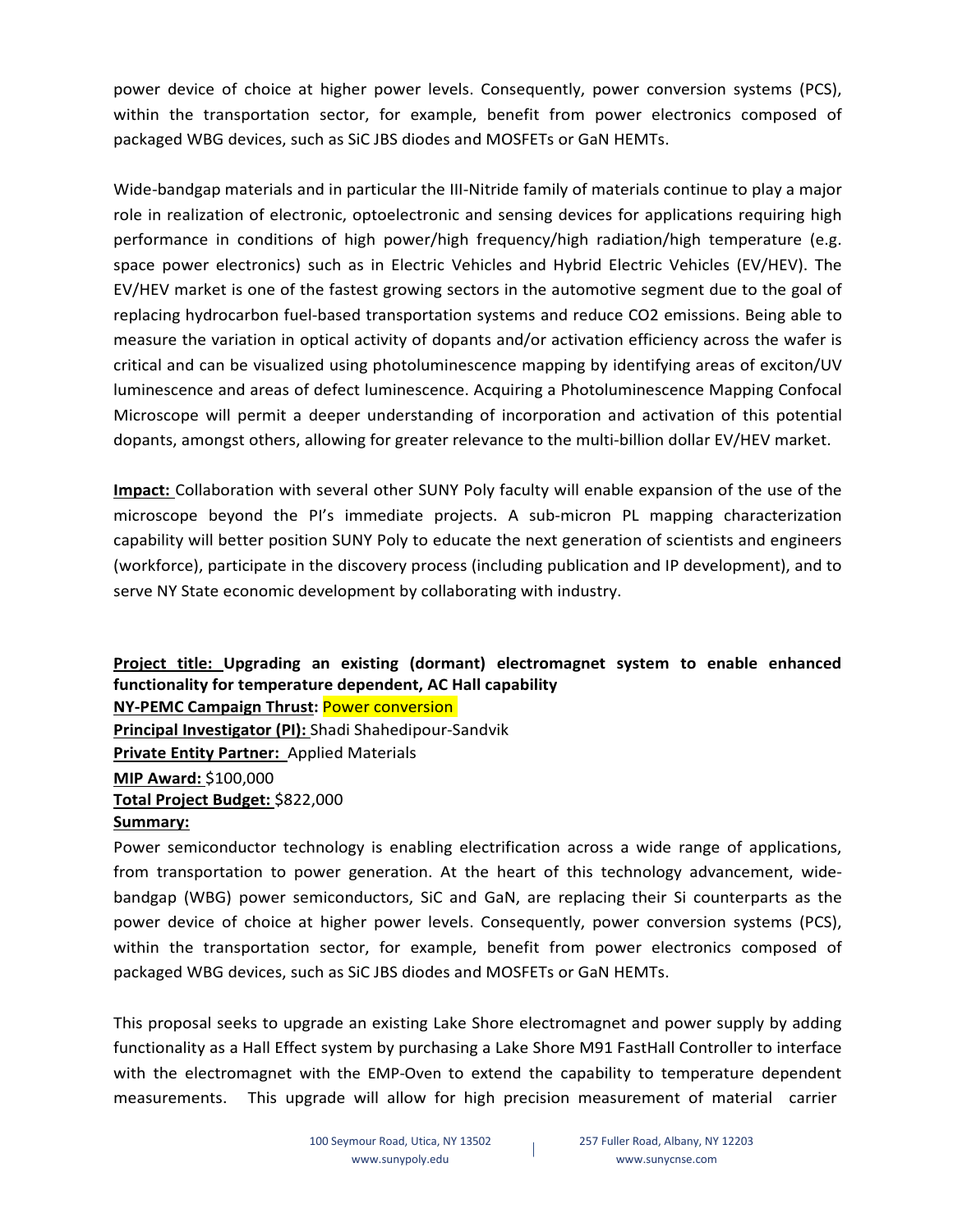concentration, mobility and resistivity across a wide range of materials. This expansion would provide excellent electrical measurements, even of materials with low mobility or high resistivity. Further, the combined addition of the LakeShore M91 FastHall controller and with the EMP-Oven would add improved functionality to the existing electromagnet and allow for a wider usage for fundamental measurement of materials across the semiconductor and electronic material space.

**Impact:** It is anticipated that this new and unique capability will be used by other SUNY Poly faculty and (in particular) graduate students in their proposals and take advantage of it for data collection. Having an in-house temperature-dependent (and AC) Hall system is unique amongst academics (and even National labs and industry) and we will proactively assist and train others to take advantage of the capability. This added capability will greatly improve the results of the collaboration with AMAT and support the federally funded projects of the PI.

**Project Title: MEMS Switch Reliability**

**NY-PEMC Campaign Thrust:** Power Switching **Principal Investigator (PI):** James Lloyd **Private Entity Partner(s):** Menlo Microsystems **MIP Award:** \$75,000 **Total Project Budget:** \$280,100 **Summary:**

Power semiconductor technology is enabling electrification across a wide range of applications, from transportation to power generation. At the heart of this technology advancement, widebandgap (WBG) power semiconductors, SiC and GaN, are replacing their Si counterparts as the power device of choice at higher power levels. Consequently, power conversion systems (PCS), within the transportation sector, for example, benefit from power electronics composed of packaged WBG devices, such as SiC JBS diodes and MOSFETs or GaN HEMTs.

Menlo was established as a spin-out from GE's Global Research Center with the goal and purpose to commercialize a breakthrough MEMS based ohmic switch technology and products. The company is reimagining one of the most fundamental building blocks of electronic systems – the electronic switch. The goal of this collaboration is to characterize and then improve upon the reliability and lifetime of Menlo's MEMS switch technology for both RF and power relay applications. Through the application of fundamental reliability and surface/interface physics the core failure modes (contact wear, electromigration, temperature induce material properties changes, etc.) will be characterized and modeled, baseline performance quantified, process and material improvements suggested, and reliability properties understood to enable the technology's expansion into additional markets in communicationsinfrastructure and Industrial IoT.

**Impact:** While achieving a better understanding of the reliability of the MEMS switches, Dr. Lloyd's lab will be upgraded with new probe cards and other improvements that will be determined